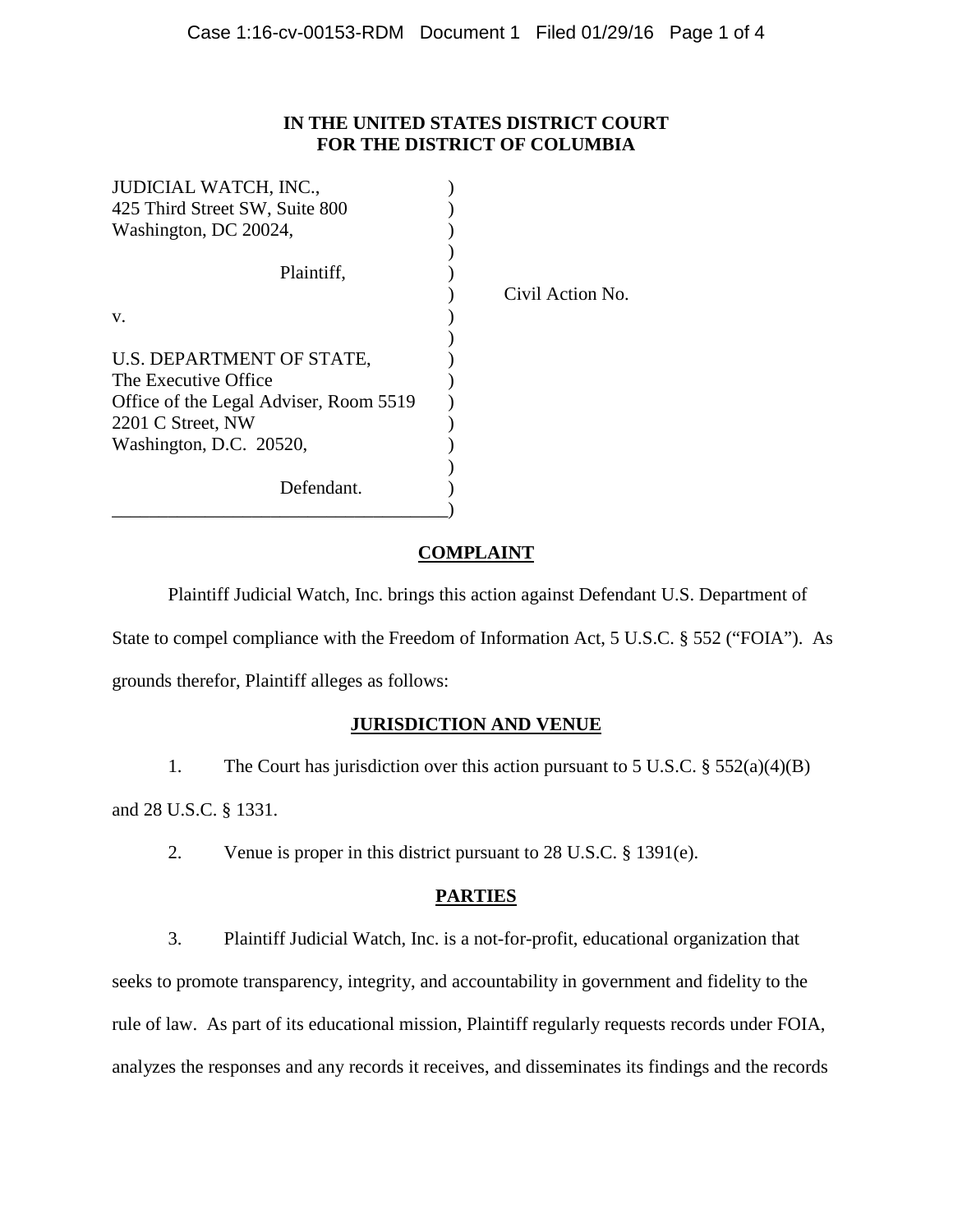### Case 1:16-cv-00153-RDM Document 1 Filed 01/29/16 Page 2 of 4

to the American public to inform them about "what their government is up to." *U.S. Dep't of* 

*Justice v. Reporters Committee for Freedom of the Press*, 489 U.S. 749, 795 (1989). Plaintiff is

incorporated under the laws of the District of Columbia and is headquartered at 425 Third Street

SW, Suite 800, Washington, DC 20024.

4. Defendant U.S. Department of State is an agency of the United States

Government and is headquartered at 2201 C Street NW, Washington, D.C. 20520. Defendant

has possession, custody, and control of records to which Plaintiff seeks access.

# **STATEMENT OF FACTS**

5. On August 27, 2015, Plaintiff submitted a FOIA request to the U.S. Department

of State, by certified mail, seeking access to the following:

- i. Any and all records of security waivers issued for the Special Mission compound in Benghazi, Libya under the Secure Embassy Construction and Counterterrorism Act (SECCA);
- ii. Any and all records concerning, regarding, or related to the Special Mission compound in Benghazi, Libya being "excepted from office facility standards and accountability" under SECCA as noted by the Benghazi Accountability Review Board.

6. According to U.S. Postal Service records, Defendant received Plaintiff's FOIA request on December 14, 2015.

7. As of the date of this Complaint, Defendant has failed to: (i) produce the requested records or demonstrate that the requested records are lawfully exempt from production; (ii) notify Plaintiff of the scope of any responsive records Defendant intends to produce or withhold and the reasons for any withholdings; or (iii) inform Plaintiff that it may appeal any adequately specific, adverse determination.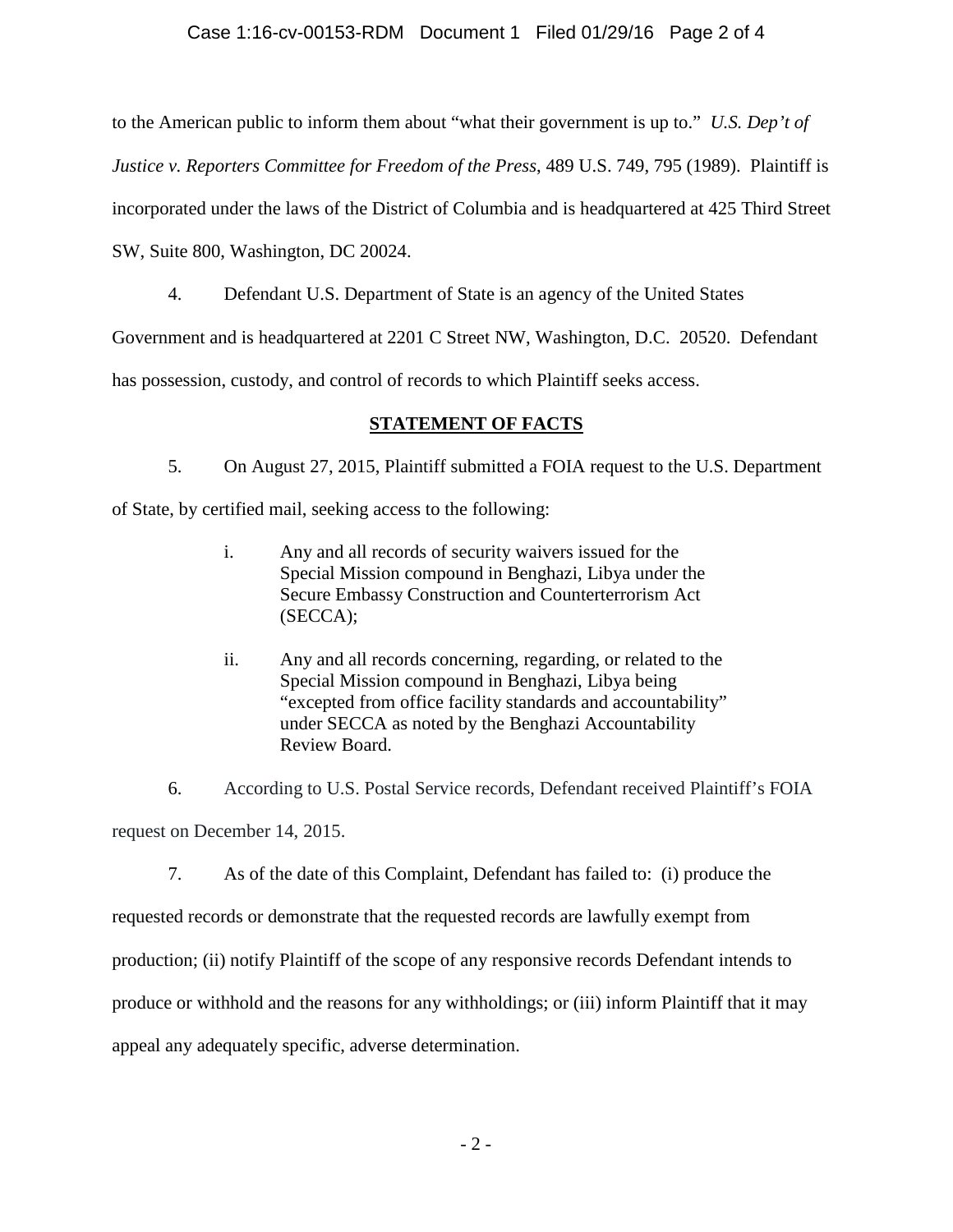#### **COUNT I (Violation of FOIA, 5 U.S.C. § 552)**

8. Plaintiff realleges paragraphs 1 through 7 as if fully stated herein.

9. Defendant is violating FOIA by failing to search for and produce all records responsive to Plaintiff's request or demonstrate that the requested records are lawfully exempt from production.

10. Plaintiff is being irreparably harmed by reason of Defendant's violation of FOIA, and Plaintiff will continue to be irreparably harmed unless Defendant is compelled to comply with FOIA.

11. To trigger FOIA's administrative exhaustion requirement, Defendant was required to determine whether to comply with Plaintiff's request within twenty (20) working days of receiving the request on December 14, 2015. Accordingly, Defendant's determination was due on or about January 13, 2016. At a minimum, Defendant was required to: (i) gather and review the requested documents; (ii) determine and communicate to Plaintiff the scope of any responsive records Defendant intended to produce or withhold and the reasons for any withholdings; and (iii) inform Plaintiff that it may appeal any adequately specific, adverse determination. *See*, *e.g.*, *Citizens for Responsibility and Ethics in Washington v. Federal Election Commission*, 711 F.3d 180, 188-89 (D.C. Cir. 2013).

13. Because Defendant failed to determine whether to comply with Plaintiff's request within the time period required by FOIA, Plaintiff is deemed to have exhausted its administrative appeal remedies. 5 U.S.C.  $\S$  552(a)(6)(C)(i).

WHEREFORE, Plaintiff respectfully requests that the Court: (1) order Defendant to search for any and all records responsive to Plaintiff's FOIA request and demonstrate that it employed search methods reasonably calculated to uncover all records responsive to the request;

- 3 -